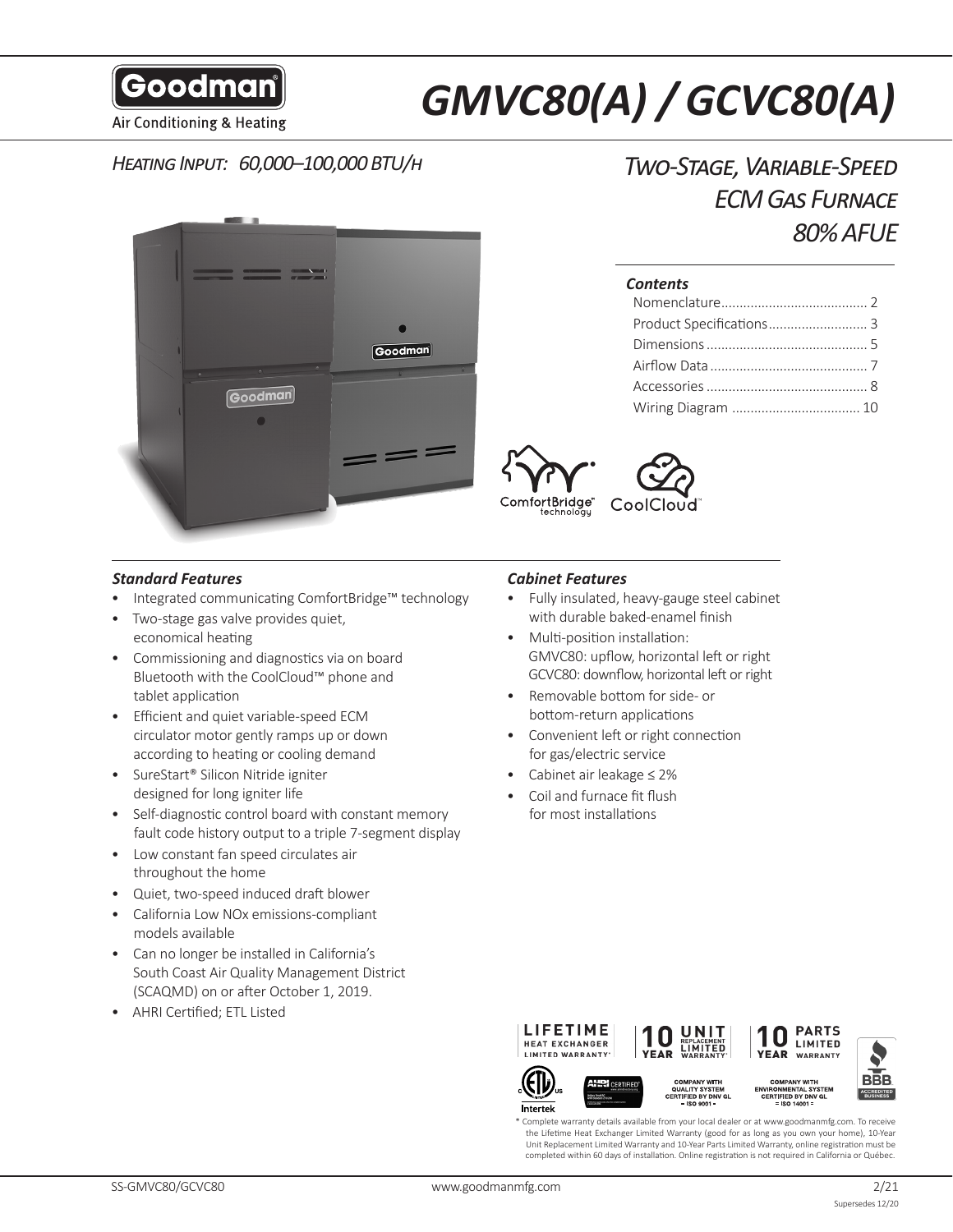|                                        | G              | M              | $\mathsf{V}$   | c | 80  | 040   | 4  | $\mathsf{C}$ | *                | $* *$      |                                                              |
|----------------------------------------|----------------|----------------|----------------|---|-----|-------|----|--------------|------------------|------------|--------------------------------------------------------------|
|                                        | $\mathbf{1}$   | $\overline{2}$ | $\overline{3}$ | 4 | 5,6 | 7,8,9 | 10 | 11           | 12               | 13,14      |                                                              |
| <b>BRAND</b>                           |                |                |                |   |     |       |    |              |                  |            | <b>ENGINEERING</b>                                           |
| G- Goodman® Brand                      |                |                |                |   |     |       |    |              |                  |            | Major / Minor Revisions<br>* Not used for inventory control. |
| <b>CONFIGURATION</b>                   |                |                |                |   |     |       |    |              |                  |            | <b>NOX</b>                                                   |
| M- Upflow/Horizontal                   |                |                |                |   |     |       |    |              |                  |            | N-Natural Gas                                                |
| C-Downflow/Horizontal                  |                |                |                |   |     |       |    |              |                  |            | X-Low NOx                                                    |
| <b>MOTOR</b>                           |                |                |                |   |     |       |    |              |                  |            | <b>CABINET WIDTH</b>                                         |
| V- Variable Speed ECM / ComfortBridge™ |                |                |                |   |     |       |    |              |                  |            | A-14"<br>$C - 21"$                                           |
| E-Multi-Speed ECM                      | S-Single Speed |                |                |   |     |       |    |              |                  |            | $B - 17\frac{1}{2}$<br>$D - 24\frac{1}{2}$ "                 |
| <b>GAS VALVE</b>                       |                |                |                |   |     |       |    |              |                  |            | <b>MAXIMUM CFM</b>                                           |
| M-Modulating                           | S-Single Stage |                |                |   |     |       |    |              |                  | 2-800 CFM  | 4-1600 CFM                                                   |
| C-Two Stage                            |                |                |                |   |     |       |    |              |                  | 3-1200 CFM | 5-2000 CFM                                                   |
| <b>AFUE</b>                            |                |                |                |   |     |       |    |              |                  |            | MBTU/H                                                       |
| 80-80% AFUE                            |                |                |                |   |     |       |    |              | 040-40,000 BTU/h |            | 100-100,000 BTU/h                                            |
|                                        |                |                |                |   |     |       |    |              | 060-60,000 BTU/h |            | 120-120,000 BTU/h                                            |
|                                        |                |                |                |   |     |       |    |              | 080-80,000 BTU/h |            |                                                              |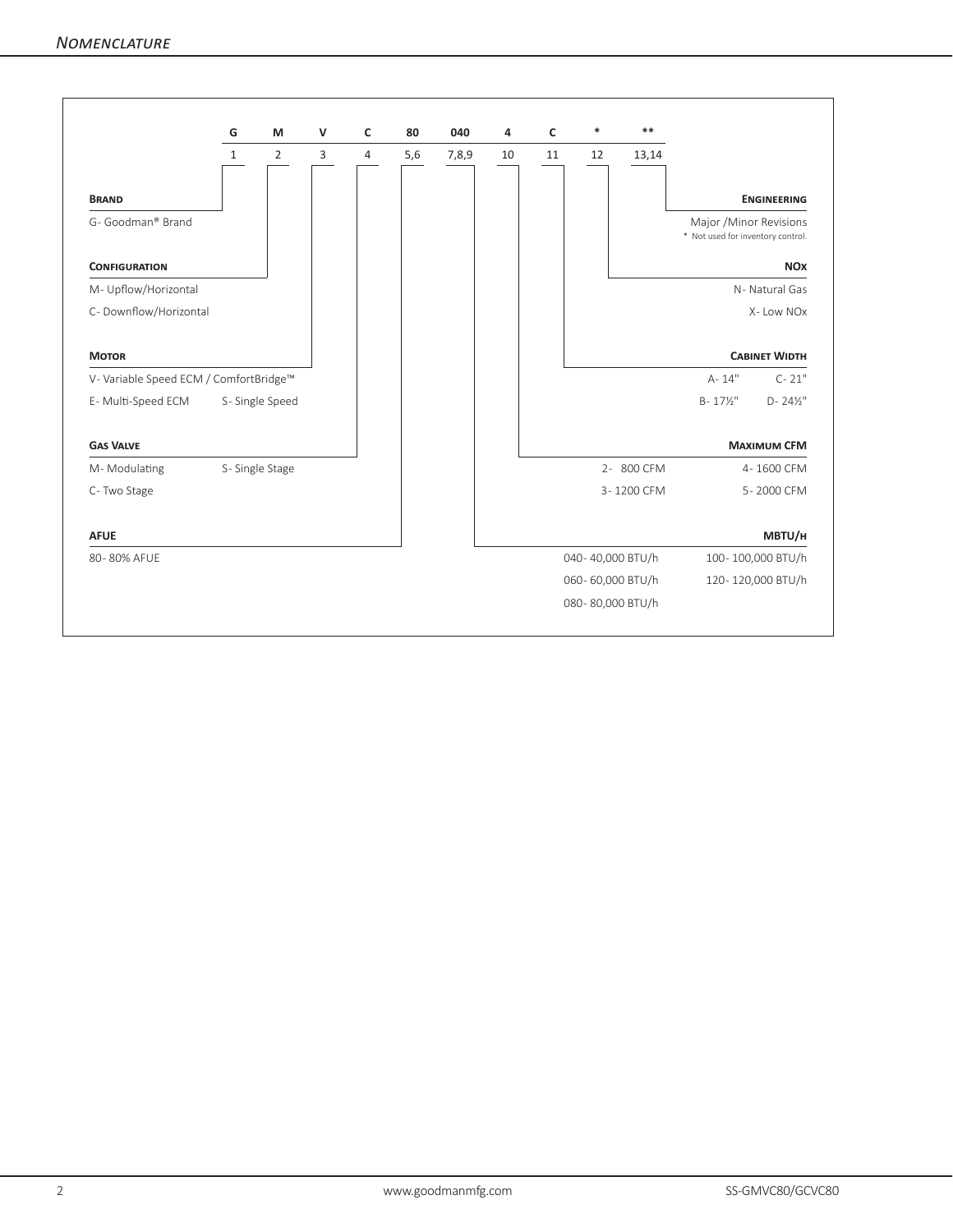|                                             | GMVC80<br>0603B*A | GMVC80<br>0604B*A | GMVC80<br>0803B*A | GMVC80<br>0804C*A | GMVC80<br>0805C*A  | GMVC80<br>0805D*A | GMVC80<br>1005C*A  |
|---------------------------------------------|-------------------|-------------------|-------------------|-------------------|--------------------|-------------------|--------------------|
| <b>HEATING CAPACITY</b>                     |                   |                   |                   |                   |                    |                   |                    |
| High Fire Input (BTU/h) <sup>1</sup>        | 60,000            | 60,000            | 80,000            | 80,000            | 80,000             | 80,000            | 100,000            |
| High Fire Output (BTU/h) <sup>1</sup> :     |                   |                   |                   |                   |                    |                   |                    |
| Natural Gas                                 | 48,000            | 48,000            | 64,000            | 64,000            | 64,000             | 64,000            | 80,000             |
| LP Gas                                      | 48,000            | 48,000            | 64,000            | 64,000            | 64,000             | 64,000            | 80,000             |
| Low Fire Input (BTU/h) <sup>1</sup>         | 42,000            | 42,000            | 56,000            | 56,000            | 56,000             | 56,000            | 70,000             |
| Low Fire Output (BTU/h) <sup>1</sup> :      |                   |                   |                   |                   |                    |                   |                    |
| Natural Gas                                 | 33,600            | 33,600            | 44,800            | 44,800            | 44,800             | 44,800            | 56,000             |
| LP Gas                                      | 33,600            | 33,600            | 44,800            | 44,800            | 44,800             | 44,800            | 56,000             |
| AFUE <sup>2</sup>                           | 80                | 80                | 80                | 80                | 80                 | 80                | 80                 |
| Available AC @ 0.5" ESP                     | $1.5 - 3.0$       | $1.5 - 4.0$       | $1.5 - 3.0$       | $3.0 - 4.0$       | $2.0 - 5.0$        | $2.5 - 5.0$       | $2.0 - 5.0$        |
| Temperature Rise Range (°F)                 | 15-45 / 15-45     | 20-50 / 20-50     | 30-60 / 35-65     | 25-55 / 20-50     | 20-50 / 20-50      | 20-50 / 30-60     | 25-55 / 25-55      |
| <b>CIRCULATOR BLOWER</b>                    |                   |                   |                   |                   |                    |                   |                    |
| Size $(D \times W)$                         | $10''\times8''$   | $10''$ x $8''$    | $10''$ x $8''$    | $11" \times 10"$  | $10'' \times 10''$ | $11" \times 10"$  | $10'' \times 10''$ |
| Horsepower-RPM                              | 1/2               | 3/4               | 1/2               | 1/2               | 3/4                | 3/4               | 3/4                |
| Speed                                       | Variable ECM      | Variable FCM      | Variable FCM      | Variable FCM      | Variable FCM       | Variable FCM      | Variable ECM       |
| Vent Diameter <sup>1</sup>                  | 4''               | 4"                | 4"                | 4"                | 4"                 | 4"                | 4"                 |
| No. of Burners                              | 3                 | 3                 | $\overline{4}$    | $\overline{4}$    | $\overline{4}$     | 4                 | 5                  |
| <b>ELECTRICAL DATA</b>                      |                   |                   |                   |                   |                    |                   |                    |
| Min. Circuit Ampacity <sup>3</sup>          | 7.75              | 10.6              | 7.75              | 7.75              | 10.6               | 10.6              | 10.6               |
| Max. Overcurrent Device (amps) <sup>4</sup> | 15                | 15                | 15                | 15                | 15                 | 15                | 15                 |
| <b>SHIP WEIGHT (LBS)</b>                    | 105               | 107               | 110               | 118               | 121                | 129               | 124                |

<sup>1</sup> Natural Gas BTU/h; for altitudes above from 0' to 4,500' above sea level, reduce input rating 4% for each 1,000' above 4,500' altitude. Low-fire rate is 70% of high-fire rate.

² DOE AFUE based upon Isolated Combustion System (ICS)

<sup>3</sup> Minimum Circuit Ampacity = (1.25 x Circulator Blower Amps) + ID Blower amps. Wire size should be determined in accordance with National Electrical Codes. Extensive wire runs will require larger wire sizes.

<sup>4</sup> Maximum Overcurrent Protection Device refers to maximum recommended fuse or circuit breaker size. May use fuses or HACR-type circuit breakers of the same size as noted.

#### **Notes**

• All furnaces are manufactured for use on 115 VAC, 60 Hz, single-phase electrical supply.

• Gas Service Connection ½" FPT

• Important: Size fuses and wires properly and make electrical connections in accordance with the National Electrical Code and/or all existing local codes.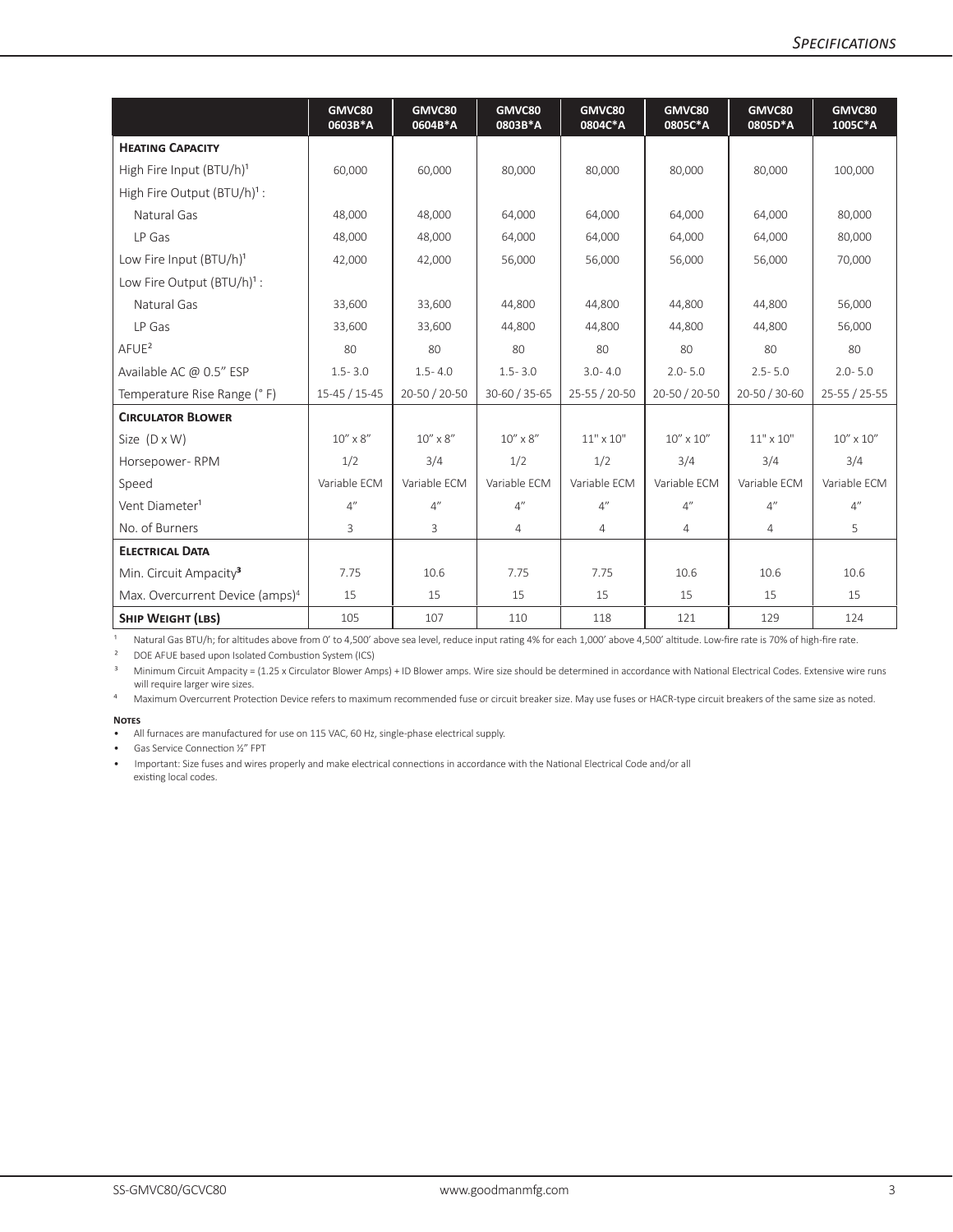|                                             | GCVC80<br>0603B*A | GCVC80<br>0803B*A | GCVC80<br>0805C*A  | GCVC80<br>1005C*A  |
|---------------------------------------------|-------------------|-------------------|--------------------|--------------------|
| <b>HEATING CAPACITY</b>                     |                   |                   |                    |                    |
| High Fire Input (BTU/h) <sup>1</sup>        | 60,000            | 80,000            | 80,000             | 100,000            |
| High Fire Output (BTU/h) <sup>1</sup>       |                   |                   |                    |                    |
| Natural Gas                                 | 48,000            | 64,000<br>64,000  |                    | 80,000             |
| LP Gas                                      | 48,000            | 64,000            | 64,000             | 80,000             |
| Low Fire Input (BTU/h) <sup>1</sup>         | 42,000            | 56,000            | 56,000             | 70,000             |
| Low Fire Output (BTU/h) <sup>1</sup>        |                   |                   |                    |                    |
| Natural Gas                                 | 33,600            | 44.800            | 44,800             | 56,000             |
| LP Gas                                      | 33,600            | 44,800            | 44,800             | 56,000             |
| AFUE <sup>2</sup>                           | 80                | 80                | 80                 | 80                 |
| Available AC @ 0.5" ESP                     | $1.5 - 3.0$       | $1.5 - 3.0$       | $2.0 - 5.0$        | $2.0 - 5.0$        |
| Temperature Rise Range (°F)                 | 25-55 / 40-70     | 30-60 / 30-60     | 25-55 / 30-60      | 20-50 / 25-55      |
| <b>CIRCULATOR BLOWER</b>                    |                   |                   |                    |                    |
| Size $(D \times W)$                         | $10'' \times 8''$ | $10'' \times 8''$ | $10'' \times 10''$ | $10'' \times 10''$ |
| Horsepower-RPM                              | 1/2               | 1/2               | 3/4                | 3/4                |
| Speed                                       | Variable ECM      | Variable ECM      | Variable ECM       | Variable ECM       |
| Vent Diameter <sup>2</sup>                  | 4"                | 4"                | 4"                 | 4"                 |
| No. of Burners                              | 3                 | $\overline{4}$    | $\overline{4}$     | 5                  |
| <b>ELECTRICAL DATA</b>                      |                   |                   |                    |                    |
| Min. Circuit Ampacity <sup>3</sup>          | 7.75              | 7.75              | 10.6               | 10.6               |
| Max. Overcurrent Device (amps) <sup>4</sup> | 15                | 15                | 15                 | 15                 |
| <b>SHIP WEIGHT (LBS)</b>                    | 105               | 109               | 125                | 129                |

1 Natural Gas BTU/h; for altitudes above from 0' to 4,500' above sea level, reduce input rating 4% for each 1,000' above 4,500' altitude. Low-fire rate is 70% of highfire rate.

² DOE AFUE based upon Isolated Combustion System (ICS)

<sup>3</sup> Minimum Circuit Ampacity = (1.25 x Circulator Blower Amps) + ID Blower amps. Wire size should be determined in accordance with National Electrical Codes. Extensive wire runs will require larger wire sizes.

⁴ Maximum Overcurrent Protection Device refers to maximum recommended fuse or circuit

breaker size. May use fuses or HACR-type circuit breakers of the same size as noted.

#### **Notes**

• Gas Service Connection ½" FPT

• Important: Size fuses and wires properly and make electrical connections in accordance with the National Electrical Code and/or all existing local codes.

<sup>•</sup> All furnaces are manufactured for use on 115 VAC, 60 Hz, single-phase electrical supply.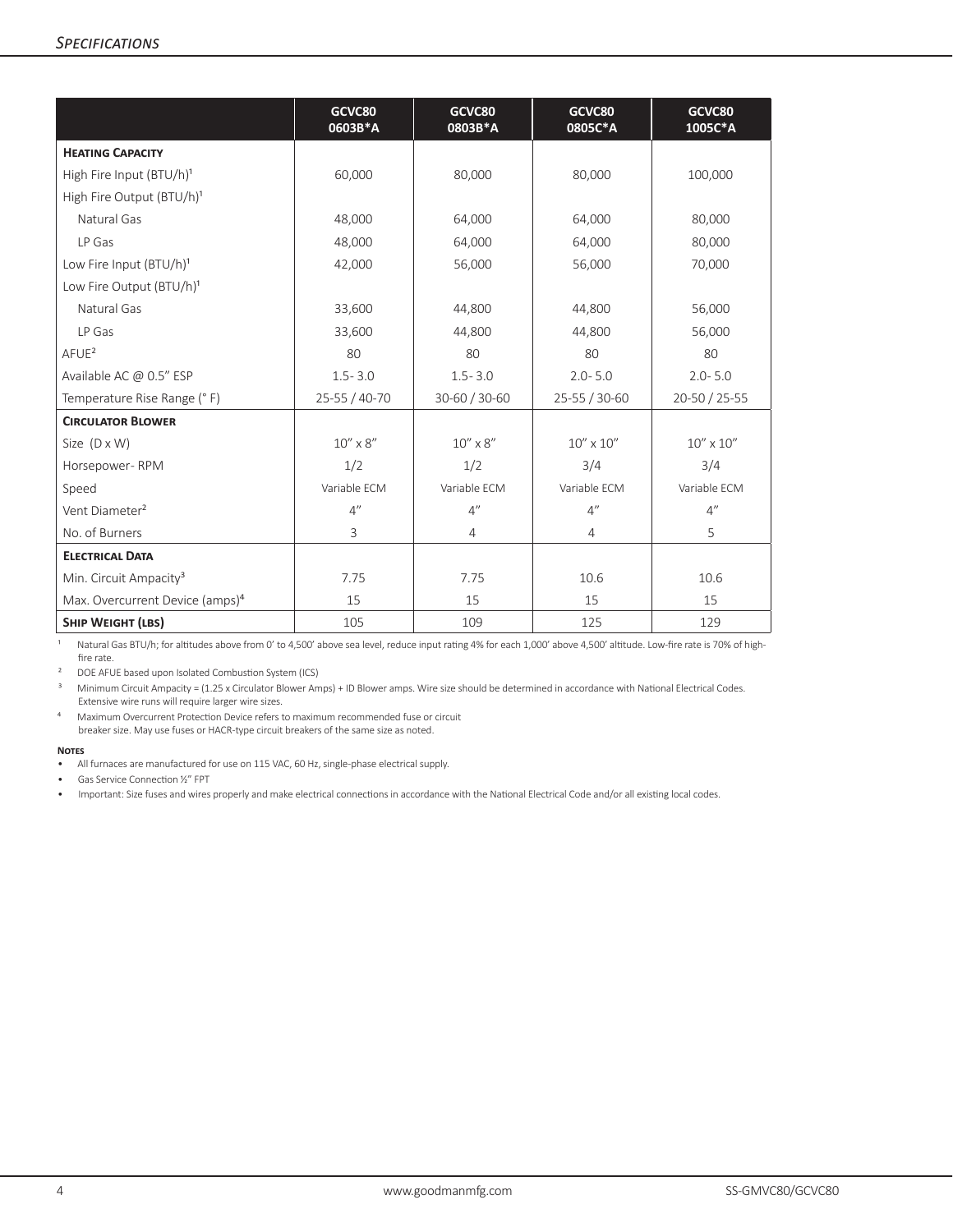

|               |                 | <b>DIMENSIONS</b> |                   | <b>HEIGHTS</b>  |                 |  |
|---------------|-----------------|-------------------|-------------------|-----------------|-----------------|--|
| <b>MODEL</b>  | W               | D                 | н                 | A               | B               |  |
| GMVC800603B** | $17\frac{1}{2}$ | 28''              | $33\%$ "          | $17\frac{1}{2}$ | 16''            |  |
| GMVC800604B** | $17\frac{1}{2}$ | 28''              | $33\%$ "          | $17\frac{1}{2}$ | 16''            |  |
| GMVC800803B** | $17\frac{1}{2}$ | 28''              | $33\frac{3}{8}$ " | $17\frac{1}{2}$ | 16''            |  |
| GMVC800804C** | 21''            | 28''              | $33\%$ "          | 21''            | $19\frac{1}{2}$ |  |
| GMVC800805C** | 21''            | 28''              | $33\%$ "          | 21''            | $19\%$ "        |  |
| GMVC800805D** | $24\frac{1}{2}$ | 28"               | $33\%$ "          | $24\frac{1}{2}$ | 23"             |  |
| GMVC801005C** | 21''            | 28''              | $33%$ "           | 21''            | $19\%$ "        |  |

#### *Minimum Clearances to Combustible Materials*

|              |             |              |               | <b>VENT</b> |  |            |  |
|--------------|-------------|--------------|---------------|-------------|--|------------|--|
| <b>SIDES</b> | <b>REAR</b> | <b>FRONT</b> | <b>BOTTOM</b> | <b>SW</b>   |  | <b>TOP</b> |  |
|              |             |              |               |             |  |            |  |

C = If placed on combustible floor, the floor MUST be wood ONLY.

**Notes:**

- For servicing or cleaning, a 24" front clearance is recommended.
- Unit connections (electrical, flue, and drain) may necessitate greater clearances than the minimum clearances listed above.
- In all cases, accessibility clearance must take precedence over clearances from the enclosure where accessibility clearances are greater.
- Refer to the appropriate USA and Canadian codes:
	- In the USA: the National Fuel Gas Code NFPA 54 / ANSI Z223.1
	- In Canada: the Canada National Standard of Canada, CAN/CSA B149.1 and CAN/CSA B142.2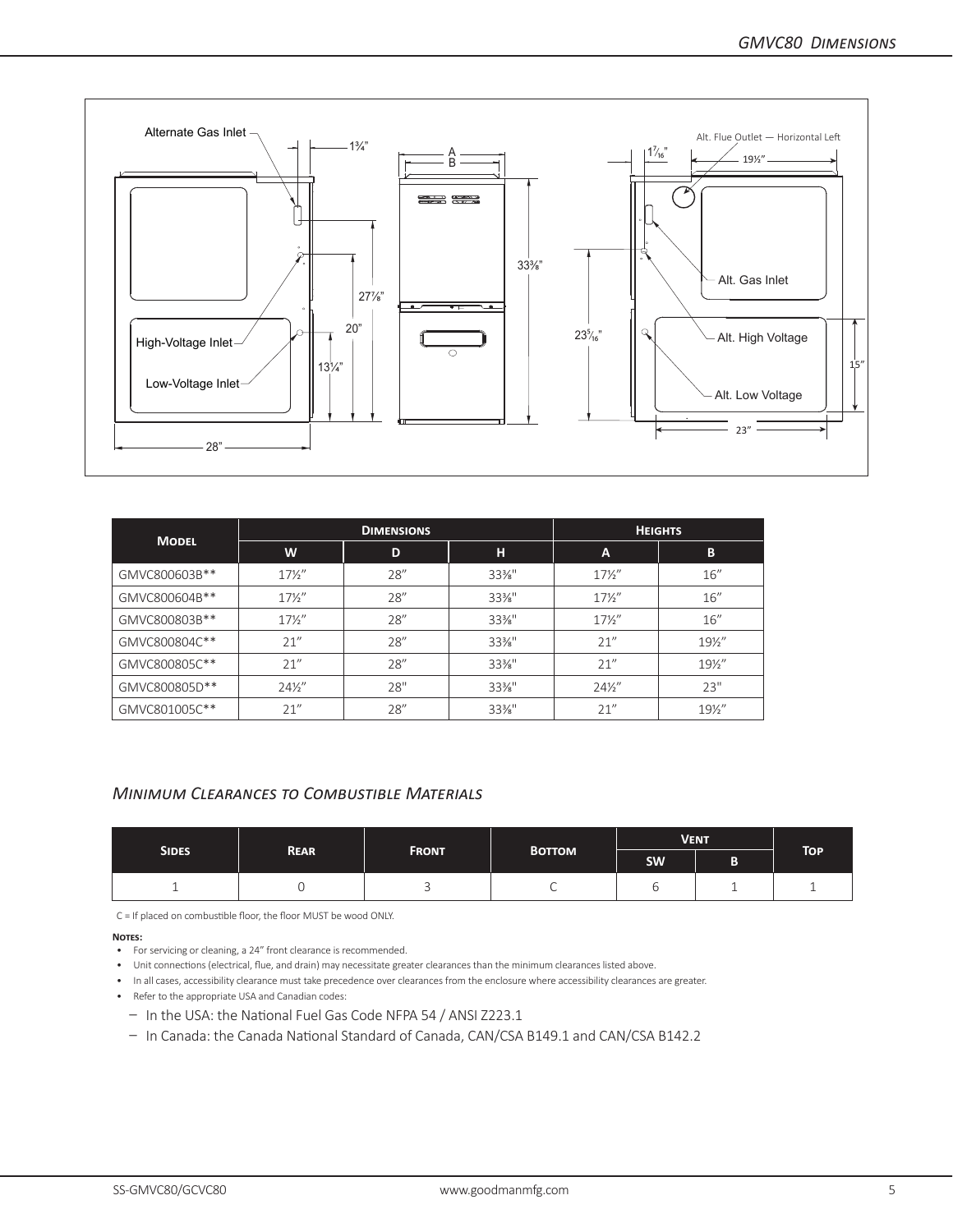

|               |                 | <b>DIMENSIONS</b> | <b>HEIGHTS</b> |                 |                 |
|---------------|-----------------|-------------------|----------------|-----------------|-----------------|
| <b>MODEL</b>  | W               | D                 | н.             | A               | В               |
| GCVC800603B** | $17\frac{1}{2}$ | 28''              | $33\%$ "       | $17\frac{1}{2}$ | 16''            |
| GCVC800803B** | $17\frac{1}{2}$ | 28''              | $33\%$ "       | $17\frac{1}{2}$ | 16''            |
| GCVC800805C** | 21''            | 28''              | $33\%$ "       | 21"             | $19\frac{1}{2}$ |
| GCVC801005C** | 21''            | 28''              | $33\%$ "       | 21''            | $19\frac{1}{2}$ |

### *Minimum Clearances to Combustible Materials*

|              | <b>REAR</b> | FRONT <sup>1</sup> |           | VENT <sup>2</sup> | <b>TOP</b> |
|--------------|-------------|--------------------|-----------|-------------------|------------|
| <b>SIDES</b> |             |                    | <b>SW</b> | B                 |            |
|              |             | ◡                  |           |                   |            |

Approved for line contact in the horizontal position.

<sup>1</sup> 24" clearance for serviceability recommended.

<sup>2</sup> Single Wall Vent (SW) to be used only as a connector. Refer to the venting tables outlined in the Installation Manual for additional venting requirements.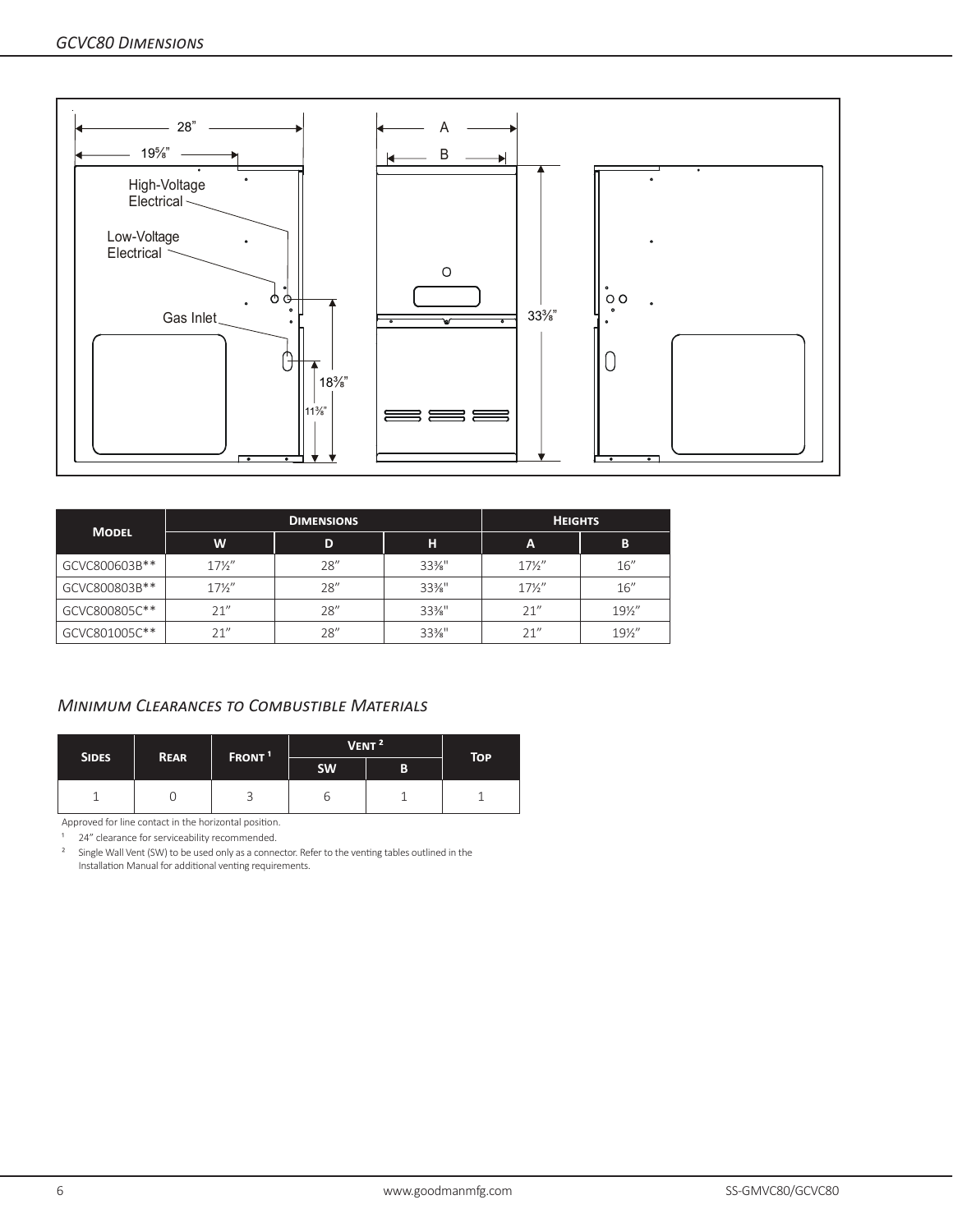| <b>MODEL/TEMP RISE RANGE</b><br>(MID RISE)                        | GCVC800603BXA*<br>25-55 (40) |             | GCVC800603BXA*<br>GCVC800805CXA*<br>$25-55(40)$<br>$30-60(45)$ |             |            | GCVC801005CXA*<br>$20-50(35)$ |            | GMVC800603B*A*<br>15-45 (30) |            | GMVC800604B*A*<br>$20-50(35)$ |            |             |
|-------------------------------------------------------------------|------------------------------|-------------|----------------------------------------------------------------|-------------|------------|-------------------------------|------------|------------------------------|------------|-------------------------------|------------|-------------|
|                                                                   | <b>CFM</b>                   | <b>RISE</b> | <b>CFM</b>                                                     | <b>RISE</b> | <b>CFM</b> | <b>RISE</b>                   | <b>CFM</b> | <b>RISE</b>                  | <b>CFM</b> | <b>RISE</b>                   | <b>CFM</b> | <b>RISE</b> |
| Recommended cfm for high heat /<br>expected temperature rise      | 1100                         | 40          | 1325                                                           | 45          | 1470       | 40                            | 2090       | 35                           | 1400       | 32                            | 1275       | 35          |
| Lowest recommended cfm for hi heat /<br>expected temperature rise | 810                          | 55          | 990                                                            | 60          | 1070       | 55                            | 1475       | 50                           | 980        | 45                            | 890        | 50          |
| Maximum cfm for hi heat / expected<br>temperature rise            | 1400                         | 32          | 1400                                                           | 42          | 2200       | 27                            | 2200       | 34                           | 1400       | 32                            | 1760       | 25          |

NOTE: Low Heat CFM = High Heat CFM X .7. Low Heat Temperature Rise Is Expected to Equal High Heat Temparatue Rise ± 5% 0140F02402-A

| <b>MODEL/TEMP RISE RANGE</b><br>(MID RISE)                        | GMVC800803B*A*<br>$30-60(45)$ |             | GMVC800804C*A*<br>$25-55(40)$ |             |            | GMVC800805C*A*<br>$20-50(35)$ |            | GMVC800805D*A*<br>$20-50(35)$ |            | GMVC801005C*A*<br>25-55 (40) |  |
|-------------------------------------------------------------------|-------------------------------|-------------|-------------------------------|-------------|------------|-------------------------------|------------|-------------------------------|------------|------------------------------|--|
|                                                                   | <b>CFM</b>                    | <b>RISE</b> | <b>CFM</b>                    | <b>RISE</b> | <b>CFM</b> | <b>RISE</b>                   | <b>CFM</b> | <b>RISE</b>                   | <b>CFM</b> | <b>RISE</b>                  |  |
| Recommended cfm for high heat /<br>expected temperature rise      | 1330                          | 45          | 1400                          | 42          | 1700       | 35                            | 1700       | 35                            | 1850       | 40                           |  |
| Lowest recommended cfm for hi heat /<br>expected temperature rise | 980                           | 60          | 1090                          | 54          | 1175       | 50                            | 1175       | 50                            | 1350       | 55                           |  |
| Maximum cfm for hi heat / expected<br>temperature rise            | 1400                          | 42          | 1760                          | 34          | 2200       | 27                            | 2200       | 27                            | 2200       | 34                           |  |

NOTE: Low Heat CFM = High Heat CFM X .7. Low Heat Temperature Rise Is Expected to Equal High Heat Temparatue Rise ± 5% 0140F02402-A

#### **GCVC800603BXA\*, GCVC800803BXA\* GMCV800603B\*A\*, GMVC800803B\*A\* Cooling Speed**

**( @ .1" - .8" w.c. ESP)**

| <b>TONS</b>   | <b>HIGH-STAGE</b> | <b>LOW-STAGE</b><br><b>CFM</b> | <b>TONS</b> | <b>HIGH-STAGE</b> |
|---------------|-------------------|--------------------------------|-------------|-------------------|
| 1.5           | 600               | 420                            | C.          | 800               |
| $\mathcal{P}$ | 800               | 560                            | 2.5         | 1,000             |
| 2.5           | 1,000             | 700                            | 3           | 1,200             |
| 3             | 1,200             | 840                            | 4           | 1,600             |
| <b>MAX</b>    | 1,400             |                                | <b>MAX</b>  | 1,760             |

#### **GMVC800604B\*A\* GMVC800804C\*A\* Cooling Speed ( @ .1" - .8" w.c. ESP)**

| <b>N-STAGE</b><br><b>CFM</b> | <b>TONS</b>   | <b>HIGH-STAGE</b> | <b>LOW-STAGE</b><br><b>CFM</b> |
|------------------------------|---------------|-------------------|--------------------------------|
| 420                          | $\mathcal{P}$ | 800               | 560                            |
| 560                          | 2.5           | 1,000             | 700                            |
| 700                          | 3             | 1,200             | 840                            |
| 840                          | 4             | 1,600             | 1120                           |
|                              | <b>MAX</b>    | 1,760             |                                |

#### **GCVC800805CXA\* GCVC801005CXA\* Cooling Speed ( @ .1" - .8" w.c. ESP)**

| <b>TONS</b>   | <b>HIGH-STAGE</b> | <b>LOW-STAGE</b><br><b>CFM</b> | <b>TONS</b> | <b>HIGH-STAGE</b> |
|---------------|-------------------|--------------------------------|-------------|-------------------|
| $\mathcal{P}$ | 800               | 560                            |             | 800               |
| 3             | 1,200             | 840                            | 3           | 1,200             |
| 4             | 1,600             | 1,120                          | 4           | 1,600             |
| 5             | 2,000             | 1,400                          | 5           | 2,000             |
| <b>MAX</b>    | 2,000             |                                | <b>MAX</b>  | 2,200             |

**GMVC800805C\*A\*, GMVC800805D\*A\* GMVC801005C\*A\* Cooling Speed** 

**( @ .1" - .8" w.c. ESP)**

| <b>N-STAGE</b><br><b>CFM</b> | <b>TONS</b>   | <b>HIGH-STAGE</b> | <b>LOW-STAGE</b><br><b>CFM</b> |
|------------------------------|---------------|-------------------|--------------------------------|
| 560                          | $\mathcal{P}$ | 800               | 560                            |
| 840                          | 3             | 1,200             | 840                            |
| L,120                        | 4             | 1,600             | 1,120                          |
| L,400                        | 5             | 2,000             | 1,400                          |
|                              | <b>MAX</b>    | 2,200             |                                |

All furnaces ship as high speed for cooling. Installer must adjust blower speed as needed.

For most jobs, about 400 CFM per ton when cooling is desirable.

Do not operate above .5" w.c. ESP in heating mode. Operating CFM between .5" and .8" w.c. is tabulated for cooling purposes only.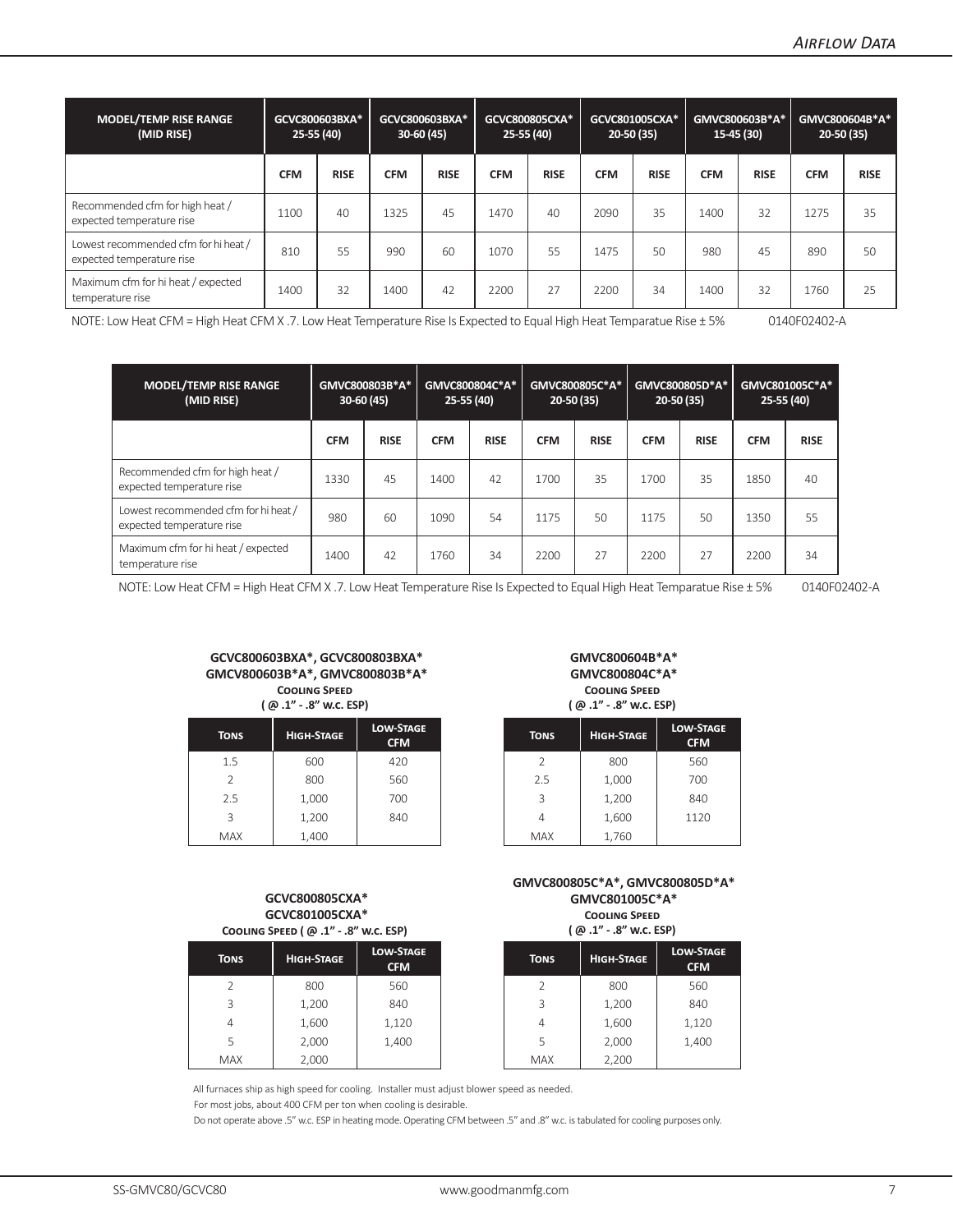# *GCVC Continuous Fan Speeds*

| <b>MODEL</b>   | <b>FURNACE</b><br><b>MAXIMUM CFM</b> | <b>CONTINUOUS</b><br><b>FAN SPEED</b> |
|----------------|--------------------------------------|---------------------------------------|
| GCVC800603BXA* | 1,400                                | 350-1,400                             |
| GCVC800803BXA* | 1.400                                | 350-1.400                             |
| GCVC800805CXA* | 2.200                                | 550-2,200                             |
| GCVC801005CXA* | 2,200                                | 550-2,200                             |

#### *GCVC8 Minimum Filter Sizes*

| MODEL#                           | GCVC800603BX, GCVC80803BX               | GCVC800805CX                                | GCVC801005CX |
|----------------------------------|-----------------------------------------|---------------------------------------------|--------------|
| l Filter Size (in <sup>2</sup> ) | (2) 10 x 20 or (1) 16 x 25 (Top Return) | $(2)$ 14 x 20 or $(1)$ 20 x 25 (Top Return) |              |

Note: Other size filters of equal or greater surface area may be used; filters may also be centrally located.

<sup>1</sup> Use 2-16 X 25 filters on side returns or 20 X 25 filter on bottom return if furnace is connected to a cooling unit over 4 tons nominal capacity.

# *GMVC Continuous Fan Speeds*

| <b>MODEL</b>  | <b>FURNACE</b><br><b>MAXIMUM CFM</b> | <b>CONTINUOUS</b><br><b>FAN SPEED</b> |
|---------------|--------------------------------------|---------------------------------------|
| GMVC800603B*A | 1400                                 | 350-1400                              |
| GMVC800604B*A | 1760                                 | 440-1760                              |
| GMVC800803B*A | 1400                                 | 350-1400                              |
| GMVC800804C*A | 1760                                 | 440-1760                              |
| GMVC800805C*A | 2200                                 | 550-2200                              |
| GMVC800805D*A | 2200                                 | 550-2200                              |
| GMVC801005C*A | 2200                                 | 550-2200                              |

# *GMVC8 Minimum Filter Sizes*

| MODEL#                         | GMVC800604B*, GMVC800603B* GMVC800805C*, GMVC800804C*  <br>GMVC800803B* | GMVC800805D*                   | GMVC801005C*                               |
|--------------------------------|-------------------------------------------------------------------------|--------------------------------|--------------------------------------------|
| Filter Size (in <sup>2</sup> ) | $(1)$ 16 x 25 (Side or Bottom)                                          | $(1)$ 16 x 25 (Side or Bottom) | (2) 16 x 25 (Side) or (1) 20 x 25 (Bottom) |

Note: Other size filters of equal or greater surface area may be used; filters may also be centrally located.

<sup>1</sup> Use 2-16 X 25 filters on side returns or 20 X 25 filter on bottom return if furnace is connected to a cooling unit over 4 tons nominal capacity.

## *Accessories*

| <b>MODEL</b>                                                 | <b>DESCRIPTION</b>                                 |
|--------------------------------------------------------------|----------------------------------------------------|
| AM11-1425-FA<br>AM11-1625-FB<br>AM11-2025-FC<br>AM11-2525-FD | Deep Pleated Media Air Cleaner                     |
| <b>HA-02</b>                                                 | High Altitude Kit                                  |
| $LPM-06$                                                     | LP Conversion Kit (Springs & Orifice) <sup>1</sup> |

<sup>1</sup> White-Rodgers and Honeywell valves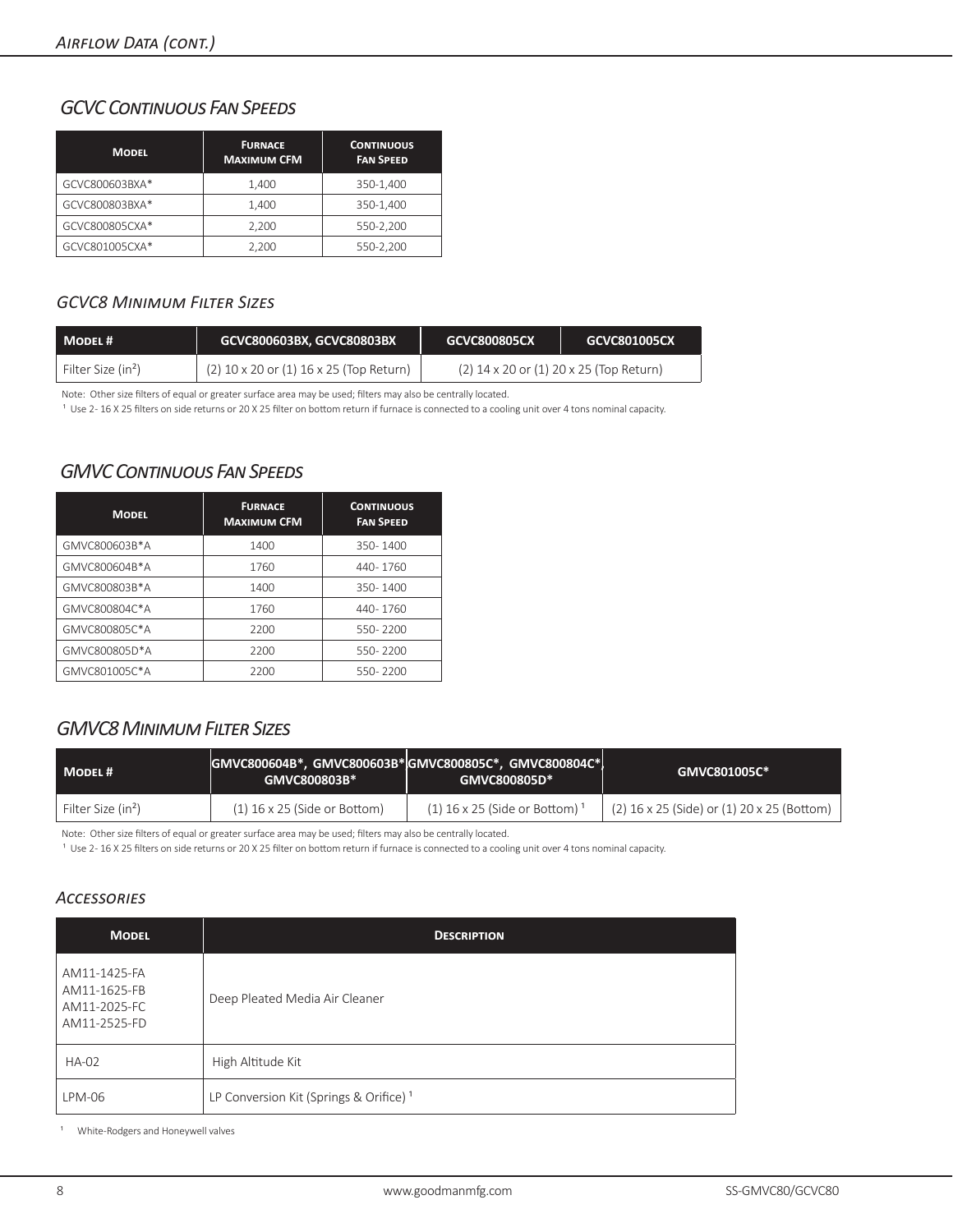